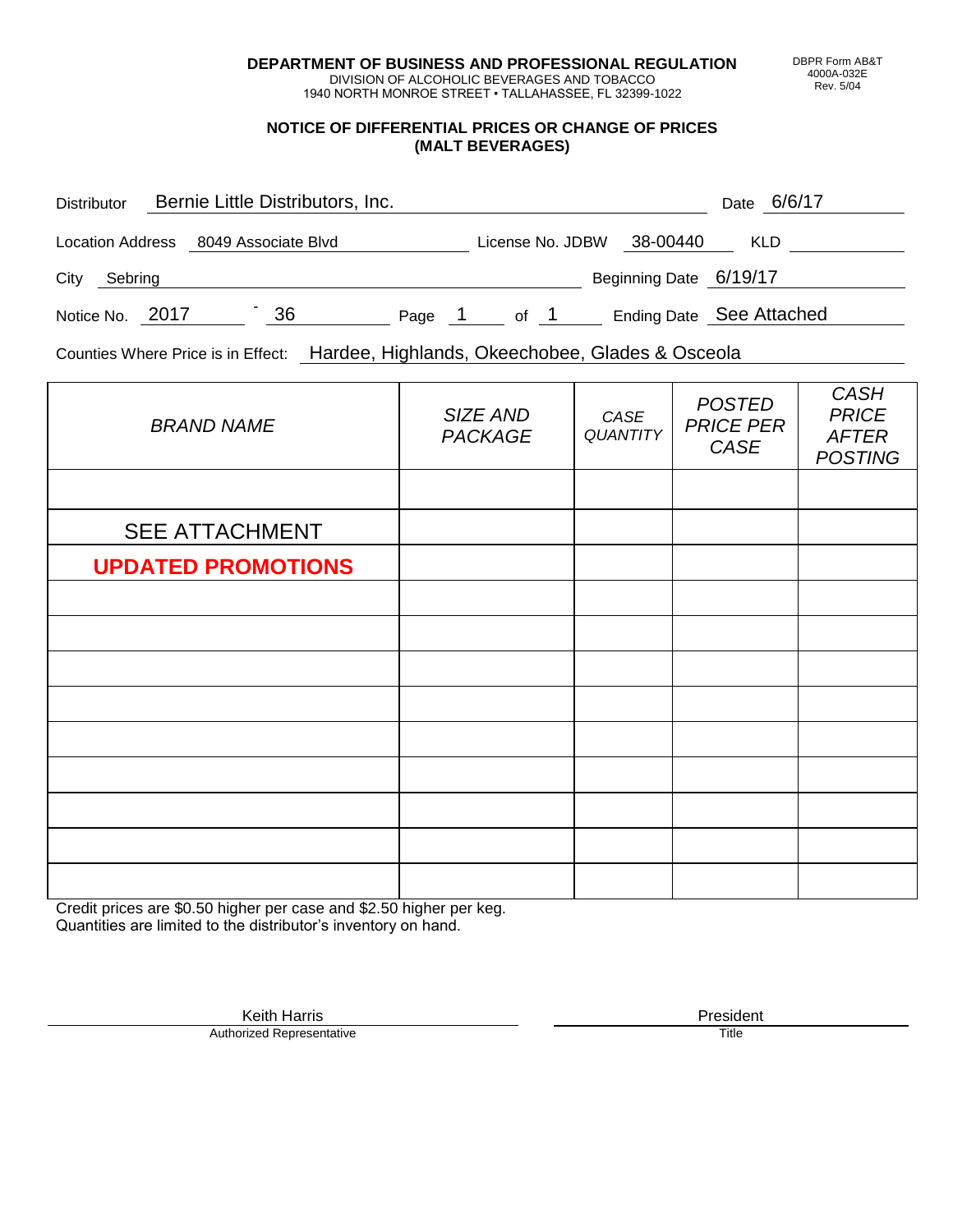|                                                                                                              |                                      |                      |                      | Posted         | Frontline      |                  |                |         |
|--------------------------------------------------------------------------------------------------------------|--------------------------------------|----------------------|----------------------|----------------|----------------|------------------|----------------|---------|
| <b>Brands</b><br>Bud, Bud Lt                                                                                 | Package<br>24/8oz Can                | Start<br>06/12/17    | Stop<br>06/25/17     | Price<br>12.30 | Price<br>13.25 | Oty<br>$5-19$    | Premise<br>Off | Comment |
| Bud, Bud Lt                                                                                                  | 24/8oz Can                           | 06/12/17             | 06/25/17             | 11.40          | 13.25          | $20+$            | Off            |         |
| Bud & Bud Lt                                                                                                 | 24/8oz Can 2/12                      | 06/12/17             | 06/25/17             | 13.10          | 13.60          | $5-9$            | Off            |         |
| Bud & Bud Lt                                                                                                 | 24/8oz Can 2/12                      | 06/12/17             | 06/25/17             | 11.70          | 13.60          | $10+$            | Off            |         |
| Michelob Ultra                                                                                               | 24/8oz Can 2/12                      | 06/12/17             | 06/25/17             | 13.50          | 14.45          | $5-9$            | Off            |         |
| Michelob Ultra                                                                                               | 24/8oz Can 2/12                      | 06/12/17             | 06/25/17             | 11.70          | 14.45          | $10+$            | Off            |         |
| Michelob Ultra                                                                                               | 24/8oz Can                           | 06/12/17             | 06/25/17             | 12.70          | 14.35          | $5-19$           | Off            |         |
| Michelob Ultra<br>Brands & Packages above may be mixed and matched to achieve qty                            | 24/8oz Can                           | 06/12/17             | 06/25/17             | 11.40          | 14.35          | $20+$            | Off            |         |
|                                                                                                              |                                      |                      |                      |                |                |                  |                |         |
| Bud, Bud Lt<br>Bud, Bud Lt                                                                                   | 24/8oz Can<br>24/8oz Can             | 06/26/17<br>06/26/17 | 08/06/17<br>08/06/17 | 12.30<br>11.40 | 13.25<br>13.25 | $5-19$<br>$20+$  | Off<br>Off     |         |
|                                                                                                              |                                      |                      |                      |                |                |                  |                |         |
| Bud & Bud Lt<br>Bud & Bud Lt                                                                                 | 24/8oz Can 2/12<br>24/8oz Can 2/12   | 06/26/17<br>06/26/17 | 08/06/17<br>08/06/17 | 13.10<br>12.20 | 13.60<br>13.60 | $5-19$<br>$20+$  | Off<br>Off     |         |
| Michelob Ultra                                                                                               | 24/8oz Can 2/12                      | 06/26/17             | 08/06/17             | 13.50          | 14.45          | $5-19$           | Off            |         |
| Michelob Ultra                                                                                               | 24/8oz Can 2/12                      | 06/26/17             | 08/06/17             | 12.20          | 14.45          | $20+$            | Off            |         |
| Michelob Ultra                                                                                               | 24/8oz Can                           | 06/26/17             | 08/06/17             | 12.70          | 14.35          | $5-19$           | Off            |         |
| Michelob Ultra                                                                                               | 24/8oz Can                           | 06/26/17             | 08/06/17             | 11.40          | 14.35          | $20+$            | Off            |         |
| Brands & Packages above may be mixed and matched to achieve qty                                              |                                      |                      |                      |                |                |                  |                |         |
| Bud, Bud Lt                                                                                                  | 24/8oz Can                           | 08/07/17             | 08/20/17             | 12.30          | 13.25          | $5-19$           | Off            |         |
| Bud, Bud Lt                                                                                                  | 24/8oz Can                           | 08/07/17             | 08/20/17             | 11.40          | 13.25          | $20+$            | Off            |         |
| Bud & Bud Lt                                                                                                 | 24/8oz Can 2/12                      | 08/07/17             | 08/20/17             | 13.10          | 13.60          | $5-9$            | Off            |         |
| Bud & Bud Lt                                                                                                 | 24/8oz Can 2/12                      | 08/07/17             | 08/20/17             | 11.70          | 13.60          | $10+$            | Off            |         |
| Michelob Ultra                                                                                               | 24/8oz Can 2/12                      | 08/07/17             | 08/20/17             | 13.50          | 14.45          | $5-9$            | Off            |         |
| Michelob Ultra                                                                                               | 24/8oz Can 2/12                      | 08/07/17             | 08/20/17             | 11.70          | 14.45          | $10+$            | Off            |         |
| Michelob Ultra                                                                                               | 24/8oz Can                           | 08/07/17             | 08/20/17             | 12.70          | 14.35          | $5-19$           | Off            |         |
| Michelob Ultra<br>Brands & Packages above may be mixed and matched to achieve qty                            | 24/8oz Can                           | 08/07/17             | 08/20/17             | 11.40          | 14.35          | $20+$            | Off            |         |
|                                                                                                              |                                      |                      |                      |                |                |                  |                |         |
| Bud, Bud Lt<br>Bud, Bud Lt                                                                                   | 24/8oz Can<br>24/8oz Can             | 08/21/17<br>08/21/17 | 10/01/17<br>10/01/17 | 12.30<br>11.40 | 13.25<br>13.25 | $5-19$<br>$20+$  | Off<br>Off     |         |
| Bud & Bud Lt                                                                                                 | 24/8oz Can 2/12                      | 08/21/17             | 10/01/17             | 13.10          | 13.60          | $5-19$           | Off            |         |
| Bud & Bud Lt                                                                                                 | 24/8oz Can 2/12                      | 08/21/17             | 10/01/17             | 12.20          | 13.60          | $20+$            | Off            |         |
| Michelob Ultra                                                                                               | 24/8oz Can 2/12                      | 08/21/17             | 10/01/17             | 13.50          | 14.45          | $5-19$           | Off            |         |
| Michelob Ultra                                                                                               | 24/8oz Can 2/12                      | 08/21/17             | 10/01/17             | 12.20          | 14.45          | $20+$            | Off            |         |
| Michelob Ultra                                                                                               | 24/8oz Can                           | 08/21/17             | 10/01/17             | 12.70          | 14.35          | $5-19$           | Off            |         |
| Michelob Ultra                                                                                               | 24/8oz Can                           | 08/21/17             | 10/01/17             | 11.40          | 14.35          | $20+$            | Off            |         |
| Brands & Packages above may be mixed and matched to achieve qty                                              |                                      |                      |                      |                |                |                  |                |         |
| Bud, Bud Lt, Select, Select 55                                                                               | 24/12oz Can/LNR 4/6                  | 04/17/17             | 06/25/17             | 21.60          | 23.80          | $10+$            | Off            |         |
| Michelob, Michelob Lt, Michelob Amberbock                                                                    | 24/12oz LNNR 4/6                     | 04/17/17             | 06/25/17             | 21.60          | 24.55          | $10+$            | Off            |         |
| Land Shark                                                                                                   | 24/12oz LNNR 4/6                     | 04/17/17             | 06/25/17             | 21.60          | 24.55          | 10-111           | Off            |         |
| <b>Land Shark</b><br>Brands & Packages above may be mixed and matched to achieve gty                         | 24/12oz LNNR 4/6                     | 04/17/17             | 06/25/17             | 20.25          | 24.55          | $112+$           | Off            |         |
| Bud, Bud Lt, Select, Select 55                                                                               | 24/12oz Can/LNR 4/6                  | 06/26/17             | 07/02/17             | 21.60          | 23.80          | $10+$            | Off            |         |
|                                                                                                              |                                      |                      |                      |                |                |                  |                |         |
| Michelob, Michelob Lt, Michelob Amberbock<br>Brands & Packages above may be mixed and matched to achieve qty | 24/12oz LNNR 4/6                     | 06/26/17             | 07/02/17             | 21.60          | 24.55          | $10+$            | Off            |         |
| <b>Land Shark</b>                                                                                            | 24/12oz LNNR 4/6                     | 06/26/17             | 07/02/17             | 15.85          | 24.55          | $10+$            | Off            |         |
| Bud, Bud Lt, Select, Select 55                                                                               | 24/12oz Can/LNR 4/6                  | 07/03/17             | 09/30/17             | 21.60          | 23.80          | $10+$            | Off            |         |
| Michelob, Michelob Lt, Michelob Amberbock                                                                    | 24/12oz LNNR 4/6                     | 07/03/17             | 09/30/17             | 21.60          | 24.55          | $10+$            | Off            |         |
|                                                                                                              |                                      |                      |                      |                |                |                  | Off            |         |
| Land Shark<br>Land Shark                                                                                     | 24/12oz LNNR 4/6<br>24/12oz LNNR 4/6 | 07/03/17<br>07/03/17 | 09/30/17<br>09/30/17 | 21.60<br>20.25 | 24.55<br>24.55 | 10-111<br>$112+$ | Off            |         |
| Brands & Packages above may be mixed and matched to achieve qty                                              |                                      |                      |                      |                |                |                  |                |         |
|                                                                                                              |                                      |                      |                      |                |                |                  |                |         |
| Bud, Bud Lt<br>Brands & Packages above may be mixed and matched to achieve qty                               | 24/16oz Can 6/4                      | 09/12/16             | 09/30/17             | 22.65          | 25.65          | $5+$             | On & Off       |         |
| Bud, Bud Lt                                                                                                  | 24/16oz Can 3/8                      | 07/10/17             | 07/23/17             | 19.45          | 25.20          | $25+$            | Off            |         |
|                                                                                                              |                                      |                      |                      |                |                |                  |                |         |
| Michelob Ultra<br>Brands & Packages above may be mixed and matched to achieve qty                            | 24/16oz Can 3/8                      | 07/10/17             | 07/23/17             | 19.45          | 27.10          | $25+$            | Off            |         |
| Bud, Bud Lt                                                                                                  | 24/16oz Can 3/8                      | 09/04/17             | 09/17/17             | 19.45          | 25.20          | $25+$            | Off            |         |
|                                                                                                              |                                      |                      |                      |                |                |                  |                |         |
| Michelob Ultra<br>Brands & Packages above may be mixed and matched to achieve qty                            | 24/16oz Can 3/8                      | 09/04/17             | 09/17/17             | 19.45          | 27.10          | $25+$            | Off            |         |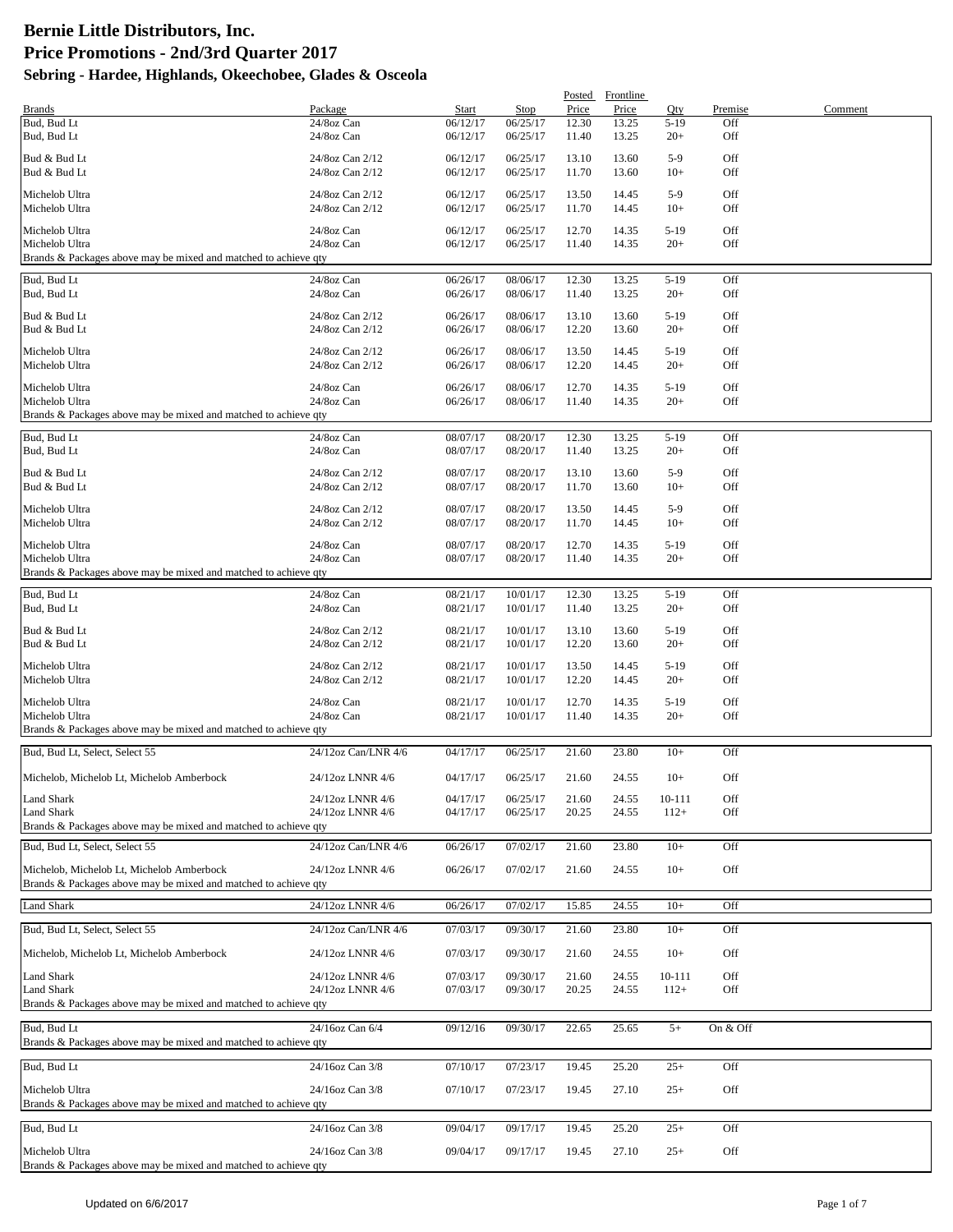|                                                                    |                         |          |          | Posted | Frontline |           |           |                          |
|--------------------------------------------------------------------|-------------------------|----------|----------|--------|-----------|-----------|-----------|--------------------------|
| <b>Brands</b>                                                      | Package                 | Start    | Stop     | Price  | Price     | Oty       | Premise   | Comment                  |
| Bud, Bud Lt                                                        | 24/16oz Can             | 09/12/16 | 09/30/17 | 20.90  | 27.60     | $30+$     | Off       |                          |
| Brands & Packages above may be mixed and matched to achieve qty    |                         |          |          |        |           |           |           |                          |
| Bud, Bud Lt, Select & Select 55                                    | 18pk/12oz Can & LNNR    | 09/12/16 | 09/30/17 | 14.80  | 16.90     | $20+$     | Off       |                          |
| Brands & Packages above may be mixed and matched to achieve qty    |                         |          |          |        |           |           |           |                          |
|                                                                    |                         |          |          |        |           |           |           |                          |
| Bud, Bud Lt, Select & Select 55                                    | 24/12oz LNNR 2/12       | 09/12/16 | 09/30/17 | 21.55  | 22.50     | $10+$     | On        |                          |
| Brands & Packages above may be mixed and matched to achieve qty    |                         |          |          |        |           |           |           |                          |
| Bud, Bud Lt, Select & Select 55                                    | 24/12oz Can & LNNR 2/12 | 05/29/17 | 06/21/17 | 21.55  | 22.50     | $10+$     | Off       |                          |
| Brands & Packages above may be mixed and matched to achieve qty    |                         |          |          |        |           |           |           |                          |
|                                                                    |                         |          |          |        |           |           |           |                          |
| Bud, Bud Lt, Select & Select 55                                    | 24/12oz Can & LNNR 2/12 | 06/22/17 | 07/04/17 | 21.55  | 22.50     | 10-49     | Off       |                          |
| Bud, Bud Lt, Select & Select 55                                    | 24/12oz Can & LNNR 2/12 | 06/22/17 | 07/04/17 | 17.80  | 22.50     | $50+$     | Off       |                          |
|                                                                    |                         |          |          |        |           |           |           |                          |
| Bud, Bud Lt                                                        | 24/16oz CALNR 3/8       | 06/22/17 | 07/04/17 | 25.45  | 27.60     | $1+$      | Off       |                          |
|                                                                    |                         |          |          |        |           |           |           |                          |
| Mich, Mic Lt, Ultra, Ultra Amber, Amberbock & Ultra Lime           | 24/12oz Can/LNNR 2/12   | 06/22/17 | 07/04/17 | 23.90  | 24.85     | 5-49      | Off       | <b>Stop Date Change</b>  |
| Cactus<br>Mich, Mic Lt, Ultra, Ultra Amber, Amberbock & Ultra Lime |                         |          |          |        |           |           |           |                          |
| Cactus                                                             | 24/12oz Can/LNNR 2/12   | 06/22/17 | 07/04/17 | 17.80  | 24.85     | $50+$     | Off       |                          |
|                                                                    |                         |          |          |        |           |           |           |                          |
| Michelob Ultra                                                     | 24/16oz CALNR 3/8       | 06/22/17 | 07/04/17 | 35.85  | 37.25     | $5+$      | Off       |                          |
| Brands & Packages above may be mixed and matched to achieve qty    |                         |          |          |        |           |           |           |                          |
|                                                                    |                         |          |          |        |           |           |           |                          |
| Bud, Bud Lt, Select & Select 55                                    | 24/12oz Can & LNNR 2/12 | 07/05/17 | 09/30/17 | 21.55  | 22.50     | $10+$     | Off       | <b>Start Date Change</b> |
| Brands & Packages above may be mixed and matched to achieve qty    |                         |          |          |        |           |           |           |                          |
|                                                                    |                         |          |          |        |           |           |           |                          |
| Bud, Bud Lt, Select & Select 55                                    | 24/12oz Can             | 09/12/16 | 09/30/17 | 20.75  | 22.60     | $10 - 44$ | Off       |                          |
| Bud, Bud Lt, Select & Select 55                                    | $24/12$ oz Can          | 09/12/16 | 09/30/17 | 19.75  | 22.60     | $45+$     | Off       |                          |
|                                                                    |                         |          |          |        |           |           |           |                          |
| Bud, Bud Lt,                                                       | 24/12oz LNNR            | 09/12/16 | 09/30/17 | 20.75  | 22.60     | $10-44$   | Off       |                          |
| Bud, Bud Lt,                                                       | 24/12oz LNNR            | 09/12/16 | 09/30/17 | 19.75  | 22.60     | $45+$     | Off       |                          |
| <b>Bud Light Lime</b>                                              | 24/12oz LNNR/Can        | 09/12/16 | 09/30/17 | 22.20  | 24.10     | $10-44$   | Off       |                          |
| <b>Bud Light Lime</b>                                              | 24/12oz LNNR/Can        | 09/12/16 | 09/30/17 | 19.75  | 24.10     | $45+$     | Off       |                          |
|                                                                    |                         |          |          |        |           |           |           |                          |
| Michelob Ultra                                                     | 24/12oz Can & LNNR      | 09/12/16 | 09/30/17 | 22.20  | 24.10     | $10-44$   | Off       |                          |
| Michelob Ultra                                                     | 24/12oz Can & LNNR      | 09/12/16 | 09/30/17 | 20.70  | 24.10     | $45+$     | Off       |                          |
| Brands & Packages above may be mixed and matched to achieve qty    |                         |          |          |        |           |           |           |                          |
| Bud, Bud Lt                                                        | 24/16oz CALNR           | 09/12/16 | 09/30/17 | 24.85  | 28.50     | $98+$     | Off       |                          |
| Brands & Packages above may be mixed and matched to achieve qty    |                         |          |          |        |           |           |           |                          |
|                                                                    |                         |          |          |        |           |           |           |                          |
| Bud, Bud Lt                                                        | 20/16oz CALNR           | 05/22/17 | 09/30/17 | 17.95  | 23.00     | $22 - 65$ | Off       |                          |
| Bud, Bud Lt                                                        | 20/16oz CALNR           | 05/22/17 | 09/30/17 | 17.45  | 23.00     | 66+       | Off       |                          |
| Brands & Packages above may be mixed and matched to achieve qty    |                         |          |          |        |           |           |           |                          |
| Bud, Bud Light                                                     | 24/16oz ALNR/CALNR      | 04/03/17 | 09/30/17 | 21.55  | 28.50     | $144 +$   | On        |                          |
|                                                                    |                         |          |          |        |           |           |           |                          |
| Bud, Bud Light Sports/Holiday CALNR                                | 24/16oz CALNR           | 04/03/17 | 09/30/17 | 21.55  | 28.50     | $144+$    | On        |                          |
|                                                                    |                         |          |          |        |           |           |           |                          |
| Brands & Packages above may be mixed and matched to achieve qty    |                         |          |          |        |           |           |           |                          |
| Oculto                                                             | 24/12oz LNNR 2/12       | 09/12/16 | 09/30/17 | 26.65  | 29.90     | $20+$     | Off       |                          |
|                                                                    |                         |          |          |        |           |           |           |                          |
| Michelob Ultra & Light                                             | 18/12oz LNNR/Cans       | 05/29/17 | 07/30/17 | 16.95  | 18.45     | $5 - 59$  | Off       |                          |
| Michelob Ultra & Light                                             | 18/12oz LNNR/Cans       | 05/29/17 | 07/30/17 | 15.85  | 18.45     | $60+$     | Off       |                          |
| BL Lime, Platinum, Black Crown                                     | 18/12oz LNNR/Cans       | 05/29/17 | 07/30/17 | 14.99  | 18.45     | $1+$      | Off       |                          |
| Brands & Packages above may be mixed and matched to achieve qty    |                         |          |          |        |           |           |           |                          |
| BL Lime, Platinum, Black Crown, Mich Lt & Ultra                    | 18/12oz LNNR/Cans       | 07/31/17 | 09/30/17 | 16.95  | 18.45     | $5 - 59$  | Off       |                          |
| BL Lime, Platinum, Black Crown, Mich Lt & Ultra                    | 18/12oz LNNR/Cans       | 07/31/17 | 09/30/17 | 15.85  | 18.45     | $60+$     | Off       |                          |
| Brands & Packages above may be mixed and matched to achieve qty    |                         |          |          |        |           |           |           |                          |
|                                                                    |                         |          |          |        |           |           |           |                          |
| Mich, Mic Lt, Ultra, Ultra Amber, Amberbock & Ultra Lime           |                         |          |          |        |           |           |           |                          |
| Cactus                                                             | 24/12oz Can/LNNR 2/12   | 05/29/17 | 06/21/17 | 23.90  | 24.85     | $5+$      | Off       |                          |
| Michelob Ultra                                                     | 24/16oz CALNR 3/8       | 05/29/17 | 06/21/17 | 35.85  | 37.25     | $5+$      | Off       |                          |
| Brands & Packages above may be mixed and matched to achieve qty    |                         |          |          |        |           |           |           |                          |
| Mich, Mic Lt, Ultra, Ultra Amber, Amberbock & Ultra Lime           |                         |          |          |        |           |           |           |                          |
| Cactus                                                             | 24/12oz Can/LNNR 2/12   | 07/05/17 | 09/30/17 | 23.90  | 24.85     | $5+$      | Off       | <b>Start Date Change</b> |
| Michelob Ultra                                                     | 24/16oz CALNR 3/8       | 07/05/17 | 09/30/17 | 35.85  | 37.25     | $5+$      | Off       |                          |
| Brands & Packages above may be mixed and matched to achieve qty    |                         |          |          |        |           |           |           |                          |
| BL Lime, Platinum, Black Crown & Landshark                         | 24/12oz LNNR 2/12       | 09/12/16 | 09/30/17 | 20.45  | 24.10     | $10+$     | <b>ON</b> |                          |
| BL Lime, Platinum & Landshark                                      | 24/12oz Cans 2/12       | 09/12/16 | 09/30/17 | 20.45  | 24.10     | $10+$     | <b>ON</b> |                          |
| Brands & Packages above may be mixed and matched to achieve qty    |                         |          |          |        |           |           |           |                          |
|                                                                    |                         |          |          |        |           |           |           |                          |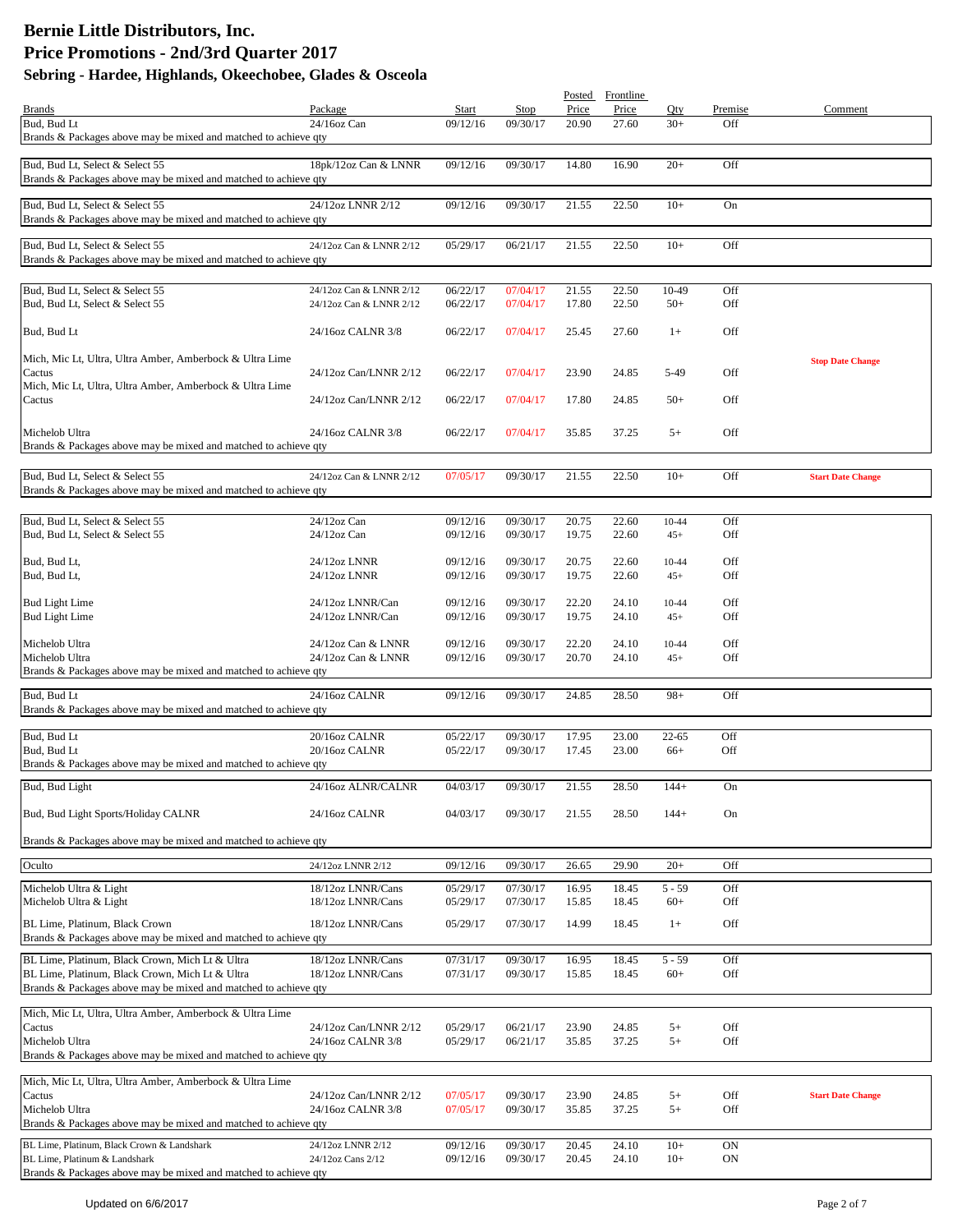|                                                                                                                  |                        |          |          | Posted | Frontline |            |         |                          |
|------------------------------------------------------------------------------------------------------------------|------------------------|----------|----------|--------|-----------|------------|---------|--------------------------|
| <b>Brands</b>                                                                                                    | Package                | Start    | Stop     | Price  | Price     | Oty        | Premise | Comment                  |
| BL Lime, Platinum & Black Crown                                                                                  | 24/12oz Cans/LNNR 2/12 | 05/29/17 | 06/25/17 | 23.15  | 24.10     | $1+$       | Off     |                          |
|                                                                                                                  |                        |          |          |        |           |            |         |                          |
| BLL Rita Family (Lime, Straw, Mango, Raz, Orange, Grape, Peach &                                                 |                        |          |          |        |           |            |         |                          |
| Seasonal)                                                                                                        | 24/8oz Can 2/12        | 05/29/17 | 06/25/17 | 23.15  | 24.10     | $1-6$      | Off     |                          |
| BLL Rita Family (Lime, Straw, Mango, Raz, Orange, Grape, Peach &                                                 |                        |          |          |        |           |            |         |                          |
| Seasonal)                                                                                                        | 24/8oz Can 2/12        | 05/29/17 | 06/25/17 | 21.30  | 24.10     | $7+$       | Off     |                          |
| Brands & Packages above may be mixed and matched to achieve qty                                                  |                        |          |          |        |           |            |         |                          |
| BL Lime, Platinum & Black Crown                                                                                  | 24/12oz Cans/LNNR 2/12 | 06/26/17 | 07/04/17 | 23.15  | 24.10     | $1+$       | Off     |                          |
|                                                                                                                  |                        |          |          |        |           |            |         |                          |
| BLL Rita Family (Lime, Straw, Mango, Raz, Orange, Grape, Peach &                                                 |                        |          |          |        |           |            |         |                          |
| Seasonal)                                                                                                        | 24/8oz Can 2/12        | 06/26/17 | 07/04/17 | 23.15  | 24.10     | $1-6$      | Off     | <b>Stop Date Change</b>  |
| BLL Rita Family (Lime, Straw, Mango, Raz, Orange, Grape, Peach &                                                 |                        |          |          |        |           |            |         |                          |
| Seasonal)                                                                                                        | 24/8oz Can 2/12        | 06/26/17 | 07/04/17 | 21.30  | 24.10     | $7 - 26$   | Off     |                          |
| BLL Rita Family (Lime, Straw, Mango, Raz, Orange, Grape, Peach &                                                 |                        |          |          |        |           |            |         |                          |
| Seasonal)                                                                                                        | 24/8oz Can 2/12        | 06/26/17 | 07/04/17 | 13.70  | 24.10     | $27+$      | Off     |                          |
| Brands & Packages above may be mixed and matched to achieve qty                                                  |                        |          |          |        |           |            |         |                          |
| BL Lime, Platinum & Black Crown                                                                                  | 24/12oz Cans/LNNR 2/12 | 07/05/17 | 09/30/17 | 23.15  | 24.10     | $1+$       | Off     |                          |
|                                                                                                                  |                        |          |          |        |           |            |         |                          |
| BLL Rita Family (Lime, Straw, Mango, Raz, Orange, Grape, Peach &                                                 |                        |          |          |        |           |            |         | <b>Start Date Change</b> |
| Seasonal)                                                                                                        | 24/8oz Can 2/12        | 07/05/17 | 09/30/17 | 23.15  | 24.10     | $1-6$      | Off     |                          |
| BLL Rita Family (Lime, Straw, Mango, Raz, Orange, Grape, Peach &                                                 |                        |          |          |        |           |            |         |                          |
| Seasonal)                                                                                                        | 24/8oz Can 2/12        | 07/05/17 | 09/30/17 | 21.30  | 24.10     | $7+$       | Off     |                          |
| Brands & Packages above may be mixed and matched to achieve qty                                                  |                        |          |          |        |           |            |         |                          |
|                                                                                                                  |                        |          |          |        |           |            |         |                          |
| Bud Light Lime, Platinum & Black Crown                                                                           | 24/12oz LNNR 4/6       | 05/08/17 | 07/02/17 | 21.60  | 24.55     | $10+$      | Off     |                          |
| Brands & Packages above may be mixed and matched to achieve qty                                                  |                        |          |          |        |           |            |         |                          |
|                                                                                                                  | 24/12oz LNR 4/6        | 08/28/17 | 09/03/17 | 19.20  | 30.30     | $15+$      | Off     |                          |
| Best Damn Root Beer, Cherry Cola & Cream Soda<br>Brands & Packages above may be mixed and matched to achieve qty |                        |          |          |        |           |            |         |                          |
|                                                                                                                  |                        |          |          |        |           |            |         |                          |
| <b>Spiked Seltzer Variety</b>                                                                                    | 24/12oz Can 2/12       | 06/26/17 | 07/30/17 | 24.50  | 28.50     | $5+$       | Off     |                          |
|                                                                                                                  |                        |          |          |        |           |            |         |                          |
| Busch, Busch Lt, Nat Lt, Nat Ice & Rolling Rock                                                                  | 24/12oz Can S/C        | 01/16/17 | 09/30/17 | 15.35  | 17.00     | 15-76      | Off     |                          |
| Busch, Busch Lt, Nat Lt, Nat Ice & Rolling Rock                                                                  | $24/12$ oz Can S/C     | 01/16/17 | 09/30/17 | 13.80  | 17.00     | $77+$      | Off     |                          |
|                                                                                                                  |                        |          |          |        |           |            |         |                          |
| Natty Daddy                                                                                                      | $24/12$ oz Can S/C     | 01/16/17 | 09/30/17 | 15.35  | 16.10     | $1 - 4$    | Off     |                          |
| Natty Daddy                                                                                                      | $24/12$ oz Can S/C     | 01/16/17 | 09/30/17 | 14.35  | 16.10     | $5 - 76$   | Off     |                          |
| Natty Daddy                                                                                                      | 24/12oz Can S/C        | 01/16/17 | 09/30/17 | 13.80  | 16.10     | $77+$      | Off     |                          |
| Brands & Packages above may be mixed and matched to achieve qty                                                  |                        |          |          |        |           |            |         |                          |
|                                                                                                                  |                        |          |          |        |           |            |         |                          |
| Busch, Busch Lt, Nat Lt, Nat Ice, Bud Ice, Rolling Rock &                                                        |                        |          |          |        |           |            |         |                          |
| <b>Busch Ice</b>                                                                                                 | 18/12oz Cans/LNNR      | 04/17/17 | 09/30/17 | 9.35   | 12.40     | $40+$      | Off     |                          |
| Brands & Packages above may be mixed and matched to achieve qty                                                  |                        |          |          |        |           |            |         |                          |
| Bud Ice, King Cobra, Natty Daddy, Rolling Rock & High                                                            |                        |          |          |        |           |            |         |                          |
| Gravity                                                                                                          | 24/16oz Can 6/4        | 11/14/17 | 09/30/17 | 15.95  | 19.55     | $5+$       | Off     |                          |
| Brands & Packages above may be mixed and matched to achieve qty                                                  |                        |          |          |        |           |            |         |                          |
|                                                                                                                  |                        |          |          |        |           |            |         |                          |
| Shock Top & Shock Top Sampler                                                                                    | 24/12oz LNNR           | 09/12/16 | 09/30/17 | 19.70  | 27.75     | $56+$      | Off     |                          |
| Brands & Packages above may be mixed and matched to achieve qty                                                  |                        |          |          |        |           |            |         |                          |
|                                                                                                                  |                        |          |          |        |           |            |         |                          |
| Shock Top & Shock Top Lemon                                                                                      | 15/12oz Can            | 09/12/16 | 09/30/17 | 13.65  | 15.25     | $50+$      | Off     |                          |
| Brands & Packages above may be mixed and matched to achieve qty                                                  |                        |          |          |        |           |            |         |                          |
| Shock Top & Shock Top Lemon                                                                                      | 30/12oz Can 2/15       | 09/12/16 | 09/30/17 | 25.70  | 28.90     | $25+$      | Off     |                          |
| Brands & Packages above may be mixed and matched to achieve qty                                                  |                        |          |          |        |           |            |         |                          |
| Shock Top, Apple Wheat, Lemon, Pumpkin, Rasp, IPA, Winter Combo, Choc,                                           |                        |          |          |        |           |            |         |                          |
| Pretzel, Ginger, Ruby Red                                                                                        | 24/12oz LNNR 4/6       | 06/19/17 | 09/30/17 | 27.10  | 27.75     | $1-19$     | Off     |                          |
| Shock Top, Apple Wheat, Lemon, Pumpkin, Rasp, IPA, Winter Combo, Choc,                                           |                        |          |          |        |           |            |         |                          |
| Pretzel, Ginger, Ruby Red                                                                                        | 24/12oz LNNR 4/6       | 06/19/17 | 09/30/17 | 26.10  | 27.75     | $20 - 55$  | Off     |                          |
| Shock Top, Apple Wheat, Lemon, Pumpkin, Rasp, IPA, Winter Combo, Choc,                                           |                        |          |          |        |           |            |         |                          |
| Pretzel, Ginger, Ruby Red                                                                                        | 24/12oz LNNR 4/6       | 06/19/17 | 09/30/17 | 25.10  | 27.75     | 56-111     | Off     |                          |
| Shock Top, Apple Wheat, Lemon, Pumpkin, Rasp, IPA, Winter Combo, Choc,                                           |                        | 06/19/17 |          |        |           |            | Off     |                          |
| Pretzel, Ginger, Ruby Red                                                                                        | 24/12oz LNNR 4/6       |          | 09/30/17 | 24.10  | 27.75     | $112+$     |         |                          |
| Brands & Packages above may be mixed and matched to achieve qty                                                  |                        |          |          |        |           |            |         |                          |
| Wild Blue & Redbridge                                                                                            | 24/12oz LNNR 4/6       | 11/14/16 | 09/30/17 | 28.65  | 29.35     | $28+$      | Off     |                          |
| Brands & Packages above may be mixed and matched to achieve qty                                                  |                        |          |          |        |           |            |         |                          |
|                                                                                                                  |                        |          |          |        |           |            |         |                          |
| Kirin Ichiban & Kirin Light                                                                                      | 24/12oz LNNR 4/6       | 11/14/16 | 09/30/17 | 23.50  | 27.75     | $10+$      | Off     |                          |
| Brands & Packages above may be mixed and matched to achieve qty                                                  |                        |          |          |        |           |            |         |                          |
|                                                                                                                  |                        |          |          |        |           |            |         |                          |
| Becks, Lt, Dark, Oktob, Sapphire, Becks NA, St Pauli Girl &                                                      |                        |          |          |        |           |            |         |                          |
| <b>Bass</b>                                                                                                      | 24/12oz LNNR 4/6       | 05/29/17 | 07/02/17 | 22.05  | 24.55     | 56-111     | Off     |                          |
| Becks, Lt, Dark, Oktob, Sapphire, Becks NA, St Pauli Girl &                                                      |                        |          |          |        |           |            |         |                          |
| <b>Bass</b>                                                                                                      | 24/12oz LNNR 4/6       | 05/29/17 | 07/02/17 | 19.80  | 24.55     | $112+$     | Off     |                          |
| Brands & Packages above may be mixed and matched to achieve qty                                                  |                        |          |          |        |           |            |         |                          |
| Becks, Lt, Dark, Oktob, Sapphire, St Pauli Girl & Bass                                                           | 24/12oz LNNR 4/6       | 07/03/17 | 08/27/17 | 21.60  | 24.55     | $10 - 111$ | Off     |                          |
| Becks, Lt, Dark, Oktob, Sapphire, St Pauli Girl & Bass                                                           | 24/12oz LNNR 4/6       | 07/03/17 | 08/27/17 | 19.80  | 24.55     | $112+$     | Off     |                          |
| Brands & Packages above may be mixed and matched to achieve qty                                                  |                        |          |          |        |           |            |         |                          |
|                                                                                                                  |                        |          |          |        |           |            |         |                          |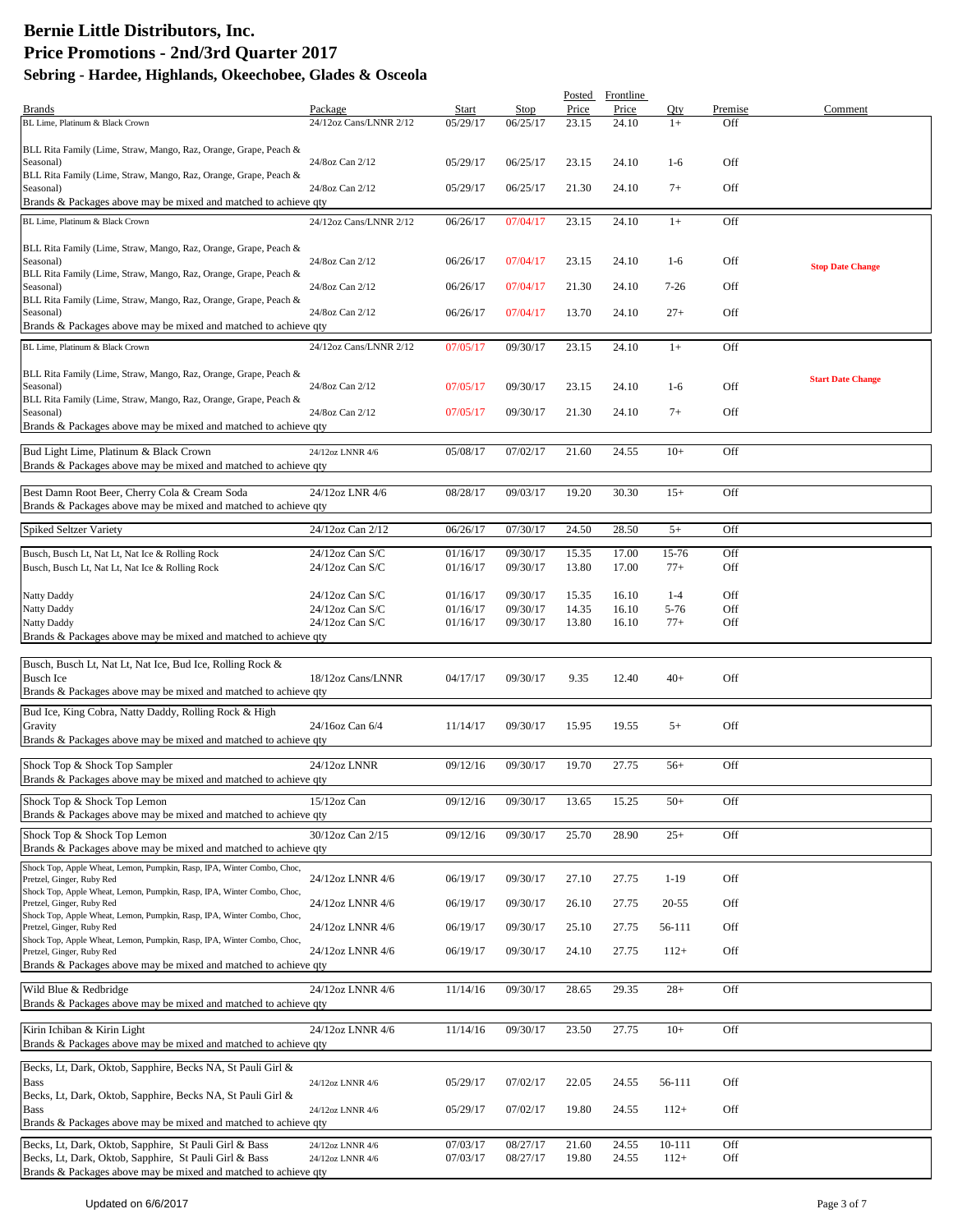|                                                                 |                                                |          |          |       | Posted Frontline |            |         |         |
|-----------------------------------------------------------------|------------------------------------------------|----------|----------|-------|------------------|------------|---------|---------|
| <b>Brands</b>                                                   | Package                                        | Start    | Stop     | Price | Price            | Qty        | Premise | Comment |
| Bass Ale & St Pauli Girl                                        | 24/12oz LNNR 4/6                               | 08/28/17 | 09/30/17 | 21.60 | 24.55            | $10 - 111$ | Off     |         |
| Bass Ale & St Pauli Girl                                        | 24/12oz LNNR 4/6                               | 08/28/17 | 09/30/17 | 19.80 | 24.55            | $112+$     | Off     |         |
| Becks, Lt, Dark, Oktob, Sapphire                                | 24/12oz LNNR 4/6                               | 08/28/17 | 09/03/17 | 15.85 | 24.55            | $20+$      | Off     |         |
| Brands & Packages above may be mixed and matched to achieve qty |                                                |          |          |       |                  |            |         |         |
| Becks, Lt, Dark, Oktob, Sapphire                                | 24/12oz LNNR 4/6                               | 09/04/17 | 12/31/17 | 22.05 | 24.55            | 56-111     | Off     |         |
| Becks, Lt, Dark, Oktob, Sapphire                                | 24/12oz LNNR 4/6                               | 09/04/17 | 12/31/17 | 19.80 | 24.55            | $112+$     | Off     |         |
| Brands & Packages above may be mixed and matched to achieve qty |                                                |          |          |       |                  |            |         |         |
| Becks, Light, Dark, Oktoberfest, Sapphire, St Pauli & Bass      | 24/12oz LNNR/CAN 2/12                          | 06/19/17 | 07/09/17 | 20.35 | 24.10            | 56-111     | Off     |         |
| Becks, Light, Dark, Oktoberfest, Sapphire, St Pauli & Bass      | 24/12oz LNNR/CAN 2/12                          | 06/19/17 | 07/09/17 | 19.80 | 24.10            | $112+$     | Off     |         |
|                                                                 |                                                |          |          |       |                  |            |         |         |
| Beck's Pilsner                                                  | 24/16oz CALNR 3/8                              | 06/19/17 | 07/09/17 | 30.52 | 36.15            | 56-111     | Off     |         |
| Beck's Pilsner                                                  | 24/16oz CALNR 3/8                              | 06/19/17 | 07/09/17 | 29.70 | 36.15            | $112+$     | Off     |         |
|                                                                 |                                                |          |          |       |                  |            |         |         |
| Land Shark                                                      | 24/12oz LNNR/CAN 2/12                          | 06/19/17 | 07/09/17 | 22.15 | 24.10            | 56-111     | Off     |         |
| <b>Land Shark</b>                                               | 24/12oz LNNR/CAN 2/12                          | 06/19/17 | 07/09/17 | 20.35 | 24.10            | $112+$     | Off     |         |
| Brands & Packages above may be mixed and matched to achieve qty |                                                |          |          |       |                  |            |         |         |
| Becks, Light, Dark, Oktoberfest, Sapphire, St Pauli & Bass      | 24/12oz LNNR/CAN 2/12                          | 07/10/17 | 07/16/17 | 19.90 | 24.10            | $10+$      | Off     |         |
|                                                                 |                                                |          |          |       |                  |            |         |         |
| Beck's Pilsner                                                  | 24/16oz CALNR 3/8                              | 07/10/17 | 07/16/17 | 28.80 | 36.15            | $10+$      | Off     |         |
|                                                                 |                                                |          |          |       |                  |            |         |         |
| Land Shark                                                      | 24/12oz LNNR/CAN 2/12                          | 07/10/17 | 07/16/17 | 19.90 | 24.10            | $10+$      | Off     |         |
| Brands & Packages above may be mixed and matched to achieve qty |                                                |          |          |       |                  |            |         |         |
| Becks, Light, Dark, Oktoberfest, Sapphire, St Pauli & Bass      | 24/12oz LNNR/CAN 2/12                          | 07/17/17 | 08/13/17 | 20.35 | 24.10            | 56-111     | Off     |         |
| Becks, Light, Dark, Oktoberfest, Sapphire, St Pauli & Bass      | 24/12oz LNNR/CAN 2/12                          | 07/17/17 | 08/13/17 | 19.80 | 24.10            | $112+$     | Off     |         |
|                                                                 |                                                |          |          |       |                  |            |         |         |
| Beck's Pilsner                                                  | 24/16oz CALNR 3/8                              | 07/17/17 | 08/13/17 | 30.52 | 36.15            | 56-111     | Off     |         |
| Beck's Pilsner                                                  | 24/16oz CALNR 3/8                              | 07/17/17 | 08/13/17 | 29.70 | 36.15            | $112+$     | Off     |         |
|                                                                 |                                                |          |          |       |                  |            |         |         |
| Land Shark<br>Land Shark                                        | 24/12oz LNNR/CAN 2/12                          | 07/17/17 | 08/13/17 | 22.15 | 24.10            | 56-111     | Off     |         |
| Brands & Packages above may be mixed and matched to achieve qty | 24/12oz LNNR/CAN 2/12                          | 07/17/17 | 08/13/17 | 20.35 | 24.10            | $112+$     | Off     |         |
|                                                                 |                                                |          |          |       |                  |            |         |         |
| Becks, Light, Dark, Oktoberfest, Sapphire, St Pauli & Bass      | 24/12oz LNNR/CAN 2/12                          | 08/14/17 | 08/20/17 | 19.90 | 24.10            | $10+$      | Off     |         |
|                                                                 |                                                |          |          |       |                  |            |         |         |
| Beck's Pilsner                                                  | 24/16oz CALNR 3/8                              | 08/14/17 | 08/20/17 | 28.80 | 36.15            | $10+$      | Off     |         |
|                                                                 |                                                |          |          |       |                  |            |         |         |
| Land Shark                                                      | 24/12oz LNNR/CAN 2/12                          | 08/14/17 | 08/20/17 | 19.90 | 24.10            | $10+$      | Off     |         |
| Brands & Packages above may be mixed and matched to achieve qty |                                                |          |          |       |                  |            |         |         |
| Becks, Light, Dark, Oktoberfest, Sapphire, St Pauli & Bass      | 24/12oz LNNR/CAN 2/12                          | 08/21/17 | 09/10/17 | 20.35 | 24.10            | 56-111     | Off     |         |
| Becks, Light, Dark, Oktoberfest, Sapphire, St Pauli & Bass      | 24/12oz LNNR/CAN 2/12                          | 08/21/17 | 09/10/17 | 19.80 | 24.10            | $112+$     | Off     |         |
|                                                                 |                                                |          |          |       |                  |            |         |         |
| Beck's Pilsner                                                  | 24/16oz CALNR 3/8                              | 08/21/17 | 09/10/17 | 30.52 | 36.15            | 56-111     | Off     |         |
| Beck's Pilsner                                                  | 24/16oz CALNR 3/8                              | 08/21/17 | 09/10/17 | 29.70 | 36.15            | $112+$     | Off     |         |
| Land Shark                                                      |                                                | 08/21/17 | 09/10/17 | 22.15 | 24.10            | 56-111     | Off     |         |
| <b>Land Shark</b>                                               | 24/12oz LNNR/CAN 2/12<br>24/12oz LNNR/CAN 2/12 | 08/21/17 | 09/10/17 | 20.35 | 24.10            | $112+$     | Off     |         |
| Brands & Packages above may be mixed and matched to achieve qty |                                                |          |          |       |                  |            |         |         |
|                                                                 |                                                |          |          |       |                  |            |         |         |
| Becks, Light, Dark, Oktoberfest, Sapphire, St Pauli & Bass      | 24/12oz LNNR/CAN 2/12                          | 09/11/17 | 09/17/17 | 19.90 | 24.10            | $10+$      | Off     |         |
|                                                                 |                                                |          |          |       |                  |            |         |         |
| Beck's Pilsner                                                  | 24/16oz CALNR 3/8                              | 09/11/17 | 09/17/17 | 28.80 | 36.15            | $10+$      | Off     |         |
| Land Shark                                                      | 24/12oz LNNR/CAN 2/12                          | 09/11/17 | 09/17/17 | 19.90 | 24.10            | $10+$      | Off     |         |
| Brands & Packages above may be mixed and matched to achieve qty |                                                |          |          |       |                  |            |         |         |
|                                                                 |                                                |          |          |       |                  |            |         |         |
| Becks, Light, Dark, Oktoberfest, Sapphire, St Pauli & Bass      | 24/12oz LNNR/CAN 2/12                          | 09/18/17 | 10/08/17 | 20.35 | 24.10            | 56-111     | Off     |         |
| Becks, Light, Dark, Oktoberfest, Sapphire, St Pauli & Bass      | 24/12oz LNNR/CAN 2/12                          | 09/18/17 | 10/08/17 | 19.80 | 24.10            | $112+$     | Off     |         |
|                                                                 |                                                |          |          |       |                  |            |         |         |
| Beck's Pilsner                                                  | 24/16oz CALNR 3/8                              | 09/18/17 | 10/08/17 | 30.52 | 36.15            | 56-111     | Off     |         |
| Beck's Pilsner                                                  | 24/16oz CALNR 3/8                              | 09/18/17 | 10/08/17 | 29.70 | 36.15            | $112+$     | Off     |         |
| Land Shark                                                      | 24/12oz LNNR/CAN 2/12                          | 09/18/17 | 10/08/17 | 22.15 | 24.10            | 56-111     | Off     |         |
| Land Shark                                                      | 24/12oz LNNR/CAN 2/12                          | 09/18/17 | 10/08/17 | 20.35 | 24.10            | $112+$     | Off     |         |
| Brands & Packages above may be mixed and matched to achieve qty |                                                |          |          |       |                  |            |         |         |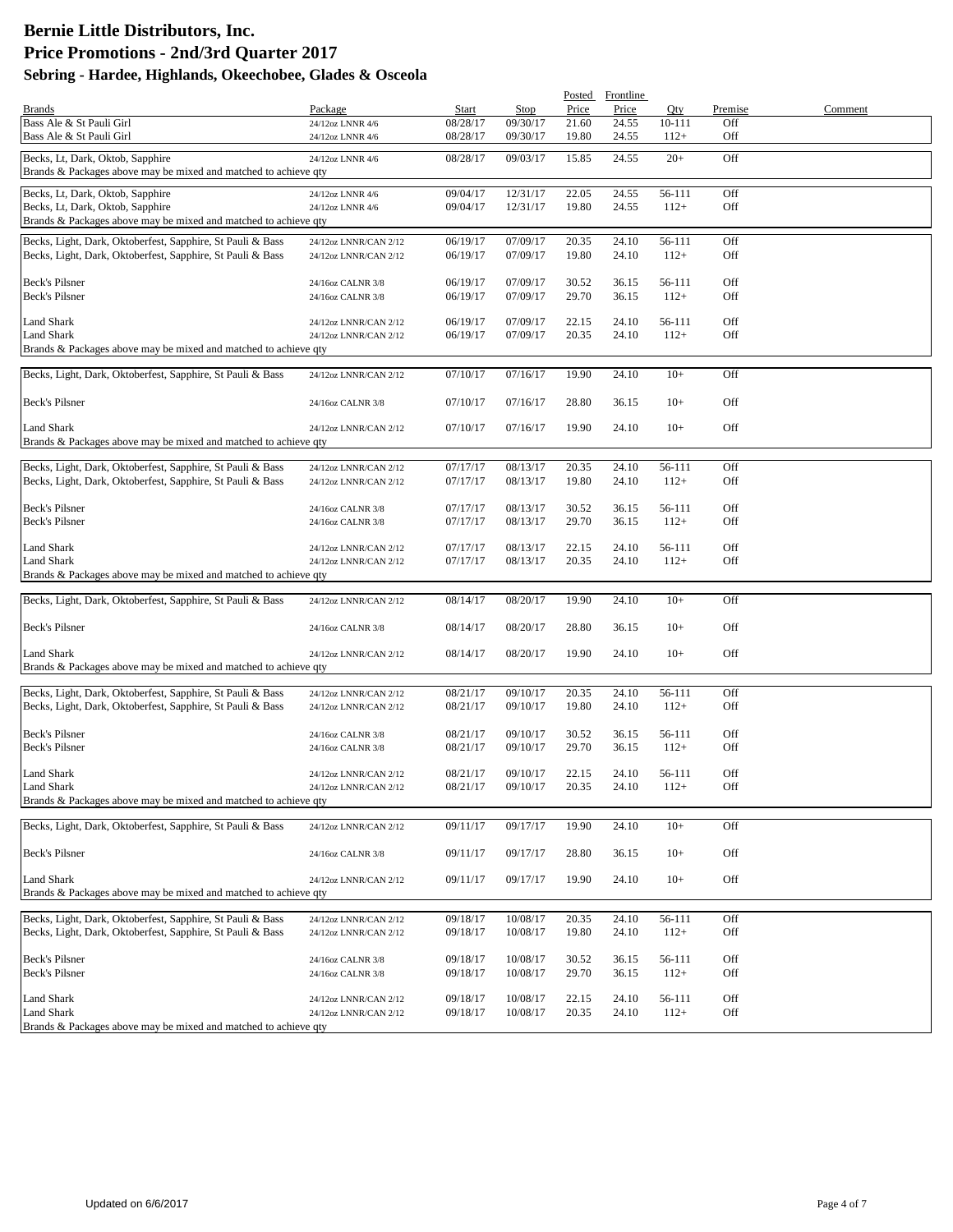|                                                                                                                                                                                                                                                        |                                    |                      |                      | Posted         | Frontline      |                 |            |         |
|--------------------------------------------------------------------------------------------------------------------------------------------------------------------------------------------------------------------------------------------------------|------------------------------------|----------------------|----------------------|----------------|----------------|-----------------|------------|---------|
| Brands<br>Beck's, Sapphire, Black Crown, BL Lime, Platinum, Michelob                                                                                                                                                                                   | Package                            | Start                | Stop                 | Price          | Price          | Oty             | Premise    | Comment |
| Ultra & Landshark<br>Beck's, Sapphire, Black Crown, BL Lime, Platinum, Michelob                                                                                                                                                                        | 24/16oz CAN 6/4                    | 02/06/17             | 09/30/17             | 25.75          | 28.00          | $1 - 2$         | Off        |         |
| Ultra & Landshark                                                                                                                                                                                                                                      | 24/16oz CAN 6/4                    | 02/06/17             | 09/30/17             | 24.90          | 28.00          | $3+$            | Off        |         |
| Shock Top, Apple, Lemon, Pumpkin, Shockolate & Twisted<br>Pretzel                                                                                                                                                                                      | 24/16oz CAN 6/4                    | 02/06/17             | 09/30/17             | 29.80          | 33.50          | $1 - 2$         | Off        |         |
| Shock Top, Apple, Lemon, Pumpkin, Shockolate & Twisted<br>Pretzel                                                                                                                                                                                      | 24/16oz CAN 6/4                    | 02/06/17             | 09/30/17             | 24.90          | 33.50          | $3+$            | Off        |         |
|                                                                                                                                                                                                                                                        |                                    |                      |                      |                |                |                 |            |         |
| Goose 312, IPA, Green Line & Four Star Pilsner<br>Goose 312, IPA, Green Line & Four Star Pilsner                                                                                                                                                       | 24/16oz CAN 6/4<br>24/16oz CAN 6/4 | 02/06/17<br>02/06/17 | 09/30/17<br>09/30/17 | 29.80<br>24.90 | 31.95<br>31.95 | $1 - 2$<br>$3+$ | Off<br>Off |         |
| Bud Chelada, Bud Lt Chelada                                                                                                                                                                                                                            | 24/16oz Can 6/4                    | 02/06/17             | 09/30/17             | 29.80          | 33.50          | $1+$            | Off        |         |
| Rita Splash (Lime, Strawberry & Pineapple)                                                                                                                                                                                                             | 24/16oz CAN 4/6                    | 02/06/17             | 09/30/17             | 29.80          | 37.50          | $1+$            | Off        |         |
| BL Lime Rita Family & Oculto<br>Brands & Packages above may be mixed and matched to achieve qty                                                                                                                                                        | 24/16oz CAN 6/4                    | 02/06/17             | 09/30/17             | 29.80          | 37.50          | $1+$            | Off        |         |
| BP Blueberry, Oktoberfest, Pumpkin, Summer, Winter, Spring, Toasted Lager,<br>Hoptical Illusion, Mosaic Session IPA & Honey Robber                                                                                                                     | 24/12oz LNNR 4/6                   | 06/19/17             | 06/25/17             | 19.20          | 30.90          | $10+$           | Off        |         |
| Goose 312, 312 Pale Ale, Honkers, IPA, Winter, Summer, Harvest Ale, Sixth<br>Day, Endless IPA, Rambler IPA, Oktob, 10 Hills Pale Ale, Four Star, Green<br>Line, Preseason                                                                              | 24/12oz LNNR/Can 4/6               | 06/19/17             | 06/25/17             | 27.70          | 30.90          | $25 - 55$       | Off        |         |
| Goose 312, 312 Pale Ale, Honkers, IPA, Winter, Summer, Harvest Ale, Sixth<br>Day, Endless IPA, Rambler IPA, Oktob, 10 Hills Pale Ale, Four Star, Green<br>Line, Preseason<br>Brands & Packages above may be mixed and matched to achieve qty           | 24/12oz LNNR/Can 4/6               | 06/19/17             | 06/25/17             | 26.70          | 30.90          | $56+$           | Off        |         |
|                                                                                                                                                                                                                                                        |                                    |                      |                      |                |                |                 |            |         |
| BP Blueberry, Oktoberfest, Pumpkin, Summer, Winter, Spring, Toasted Lager,<br>Hoptical Illusion, Mosaic Session IPA & Honey Robber                                                                                                                     | 24/12oz LNNR 4/6                   | 06/26/17             | 09/30/17             | 27.70          | 30.90          | 25-55           | Off        |         |
| BP Blueberry, Oktoberfest, Pumpkin, Summer, Winter, Spring, Toasted Lager,<br>Hoptical Illusion, Mosaic Session IPA & Honey Robber                                                                                                                     | 24/12oz LNNR 4/6                   | 06/26/17             | 09/30/17             | 26.70          | 30.90          | $56+$           | Off        |         |
| Goose 312, 312 Pale Ale, Honkers, IPA, Winter, Summer, Harvest Ale, Sixth<br>Day, Endless IPA, Rambler IPA, Oktob, 10 Hills Pale Ale, Four Star, Green<br>Line, Preseason<br>Goose 312, 312 Pale Ale, Honkers, IPA, Winter, Summer, Harvest Ale, Sixth | 24/12oz LNNR/Can 4/6               | 06/26/17             | 09/30/17             | 27.70          | 30.90          | 25-55           | Off        |         |
| Day, Endless IPA, Rambler IPA, Oktob, 10 Hills Pale Ale, Four Star, Green<br>Line, Preseason<br>Brands & Packages above may be mixed and matched to achieve qty                                                                                        | 24/12oz LNNR/Can 4/6               | 06/26/17             | 09/30/17             | 26.70          | 30.90          | $56+$           | Off        |         |
| Shock Top, Wheat IPA, Lemon, Pumpkin, Variety, Apple, Winter, Honey<br>Bourbon, Choc, Pretzel, Ginger & Ruby Red                                                                                                                                       | 24/12oz LNNR/Can 2/12              | 01/23/17             | 09/30/17             | 24.60          | 27.75          | 14-55           | Off        |         |
| Shock Top, Wheat IPA, Lemon, Pumpkin, Variety, Apple, Winter, Honey<br>Bourbon, Choc, Pretzel, Ginger & Ruby Red                                                                                                                                       | 24/12oz LNNR/Can 2/12              | 01/23/17             | 09/30/17             | 23.60          | 27.75          | 56-111          | Off        |         |
| Shock Top, Wheat IPA, Lemon, Pumpkin, Variety, Apple, Winter, Honey<br>Bourbon, Choc, Pretzel, Ginger & Ruby Red                                                                                                                                       | 24/12oz LNNR/Can 2/12              | 01/23/17             | 09/30/17             | 22.60          | 27.75          | $112+$          | Off        |         |
| Goose 312, 312 Pale, Honkers, IPA, Winter, Summer, Fall, Harvest Ale,<br>Endless IPA, Winter, Four Star, Green Line & Johnny Appleseed                                                                                                                 | 24/12oz LNNR/CN 2/12               | 01/23/17             | 09/30/17             | 26.25          | 29.65          | 14-55           | Off        |         |
| Goose 312, 312 Pale, Honkers, IPA, Winter, Summer, Fall, Harvest Ale,<br>Endless IPA, Winter, Four Star, Green Line & Johnny Appleseed                                                                                                                 | 24/12oz LNNR/CN 2/12               | 01/23/17             | 09/30/17             | 25.25          | 29.65          | $56+$           | Off        |         |
| Brands & Packages above may be mixed and matched to achieve qty                                                                                                                                                                                        |                                    |                      |                      |                |                |                 |            |         |
| Goose Seasonal Sampler<br>Goose Seasonal Sampler                                                                                                                                                                                                       | 24/12oz Can<br>24/12oz Can         | 01/02/17<br>01/02/17 | 09/30/17<br>09/30/17 | 25.45<br>24.45 | 28.85<br>28.85 | 14-55<br>$56+$  | Off<br>Off |         |
| Brands & Packages above may be mixed and matched to achieve qty                                                                                                                                                                                        |                                    |                      |                      |                |                |                 |            |         |
| Goose Seasonal Sampler                                                                                                                                                                                                                                 | 24/12oz LNNR                       | 01/02/17             | 09/30/17             | 26.80          | 28.85          | $10 - 55$       | Off        |         |
| Goose Seasonal Sampler                                                                                                                                                                                                                                 | 24/12oz LNNR                       | 01/02/17             | 09/30/17             | 25.50          | 28.85          | 56-111          | Off        |         |
| Goose Seasonal Sampler<br>Brands & Packages above may be mixed and matched to achieve qty                                                                                                                                                              | 24/12oz LNNR                       | 01/02/17             | 09/30/17             | 24.50          | 28.85          | $112+$          | Off        |         |
| <b>Boddington's Pub</b>                                                                                                                                                                                                                                | 24/16oz CAN 6/4                    | 01/04/16             | 09/30/17             | 39.15          | 41.75          | $72+$           | Off        |         |
| Stella Artois                                                                                                                                                                                                                                          | 20/9.6oz LNR                       | 09/12/16             | 09/30/17             | 19.90          | 21.95          | $3+$            | Off        |         |
|                                                                                                                                                                                                                                                        |                                    |                      |                      |                |                |                 |            |         |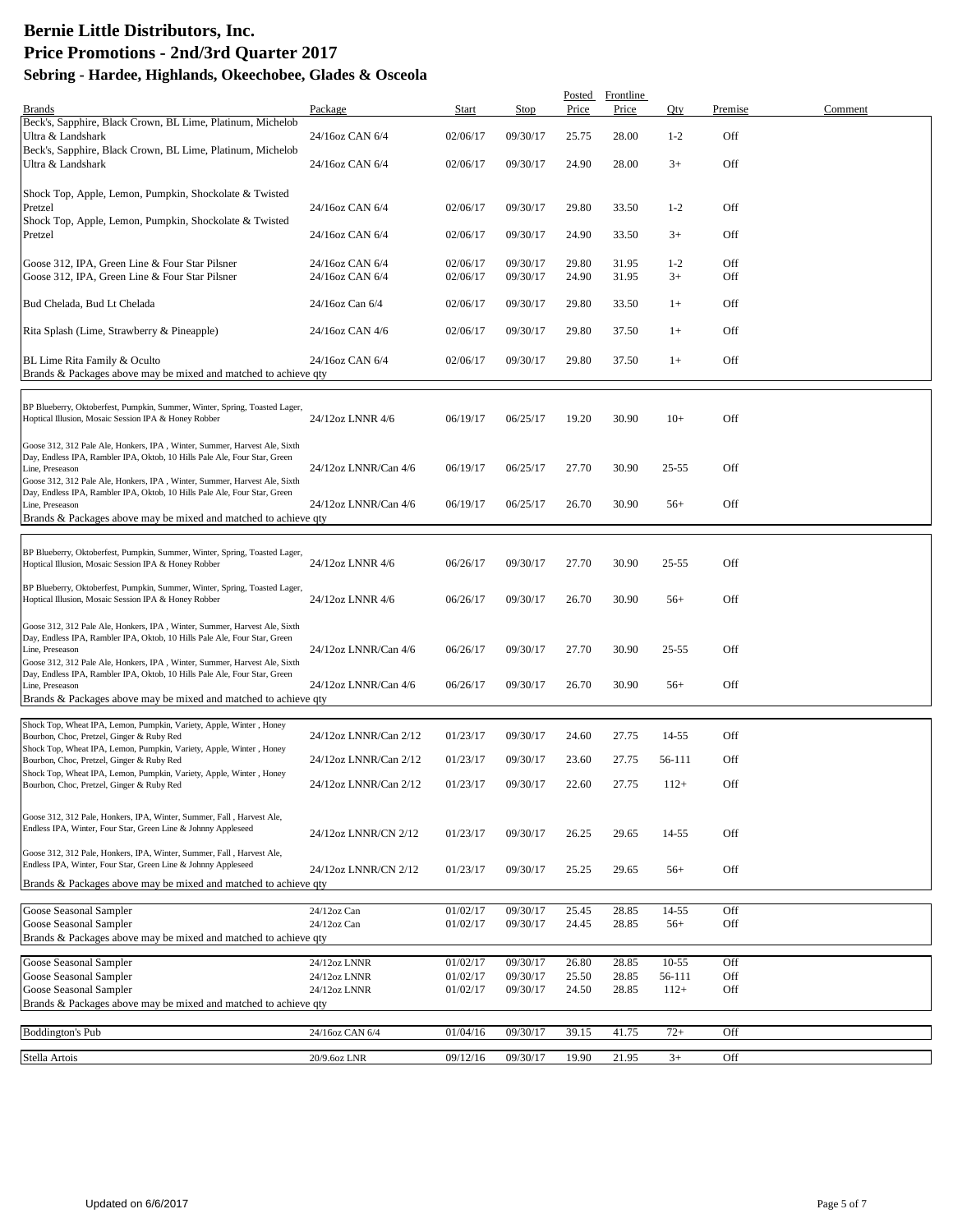|                                                                                                                                                                          |                                                 |           |                       |       | Posted Frontline |          |          |         |
|--------------------------------------------------------------------------------------------------------------------------------------------------------------------------|-------------------------------------------------|-----------|-----------------------|-------|------------------|----------|----------|---------|
| <b>Brands</b>                                                                                                                                                            | Package                                         | Start     | <b>Stop</b>           | Price | Price            | Qty      | Premise  | Comment |
| Stella Artois, Cidre, Hoegaarden, Leffe Blonde/Brown                                                                                                                     | 24/11.2oz LNNR/CN 4/6                           | 05/01/17  | 09/30/17              | 26.40 | 32.55            | 56-111   | Off      |         |
| Stella Artois, Cidre, Hoegaarden, Leffe Blonde/Brown                                                                                                                     | 24/11.2oz LNNR/CN 4/6                           | 05/01/17  | 09/30/17              | 25.75 | 32.55            | 112-215  | Off      |         |
| Stella Artois, Cidre, Hoegaarden, Leffe Blonde/Brown                                                                                                                     | 24/11.2oz LNNR/CN 4/6                           | 05/01/17  | 09/30/17              | 24.46 | 32.55            | $216+$   | Off      |         |
|                                                                                                                                                                          |                                                 |           |                       |       |                  |          |          |         |
| Stella, Stella Cidre, Hoegaarden, Belgian Sampler                                                                                                                        | 24/11.2oz LNNR/Can 2/12 &                       |           |                       |       |                  |          |          |         |
|                                                                                                                                                                          | 20/14.9oz Can 2/12                              | 05/01/17  | 09/30/17              | 30.30 | 33.30            | $1 - 4$  | Off      |         |
| Stella, Stella Cidre, Hoegaarden, Belgian Sampler                                                                                                                        | 24/11.2oz LNNR/Can 2/12 &                       |           |                       |       |                  |          |          |         |
|                                                                                                                                                                          | 20/14.9oz Can 2/12<br>24/11.2oz LNNR/Can 2/12 & | 05/01/17  | 09/30/17              | 27.00 | 33.30            | $5 - 55$ | Off      |         |
| Stella, Stella Cidre, Hoegaarden, Belgian Sampler                                                                                                                        | 20/14.9oz Can 2/12                              | 05/01/17  | 09/30/17              | 26.40 | 33.30            | 56-111   | Off      |         |
|                                                                                                                                                                          | 24/11.2oz LNNR/Can 2/12 &                       |           |                       |       |                  |          |          |         |
| Stella, Stella Cidre, Hoegaarden, Belgian Sampler                                                                                                                        | 20/14.9oz Can 2/12                              | 05/01/17  | 09/30/17              | 25.75 | 33.30            | $112+$   | Off      |         |
| Brands & Packages above may be mixed and matched to achieve qty                                                                                                          |                                                 |           |                       |       |                  |          |          |         |
| Montejo                                                                                                                                                                  | 24/12oz Can 2/12                                | 11/14/16  | 09/30/17              | 19.95 | 23.00            | $5+$     | Off & On |         |
|                                                                                                                                                                          |                                                 |           |                       |       |                  |          |          |         |
| Kona Longboard, Fire Rock, Pipeline, Wailua Wheat, Koko Brown, Castaway,                                                                                                 |                                                 |           |                       |       |                  |          |          |         |
| Big Wave, Lemongrass & Lavaman                                                                                                                                           | 24/12oz LNNR 4/6                                | 05/29/17  | 09/03/17              | 23.56 | 28.76            | $25+$    | On & Off |         |
| Brands & Packages above may be mixed and matched to achieve qty                                                                                                          |                                                 |           |                       |       |                  |          |          |         |
| Kona Longboard, Fire Rock, Pipeline, Wailua Wheat, Koko Brown, Castaway,                                                                                                 |                                                 |           |                       |       |                  |          |          |         |
| Big Wave, Lemongrass & Lavaman                                                                                                                                           | 24/12oz LNNR 4/6                                | 09/04/17  | 09/30/17              | 25.56 | 28.76            | 15-24    | On & Off |         |
| Kona Longboard, Fire Rock, Pipeline, Wailua Wheat, Koko Brown, Castaway,<br>Big Wave, Lemongrass & Lavaman                                                               | 24/12oz LNNR 4/6                                | 09/04/17  | 09/30/17              | 23.56 | 28.76            | $25+$    | On & Off |         |
| Brands & Packages above may be mixed and matched to achieve qty                                                                                                          |                                                 |           |                       |       |                  |          |          |         |
|                                                                                                                                                                          |                                                 |           |                       |       |                  |          |          |         |
| Widmer Hefeweizen, Drop Top Amber Ale, Drifter Pale Ale, Rotator IPA,                                                                                                    |                                                 |           |                       |       |                  |          |          |         |
| Upheaval, Alchemy & BRRR                                                                                                                                                 | 24/12oz LNNR 4/6                                | 05/29/17  | 07/02/17              | 28.80 | 32.00            | $15+$    | Off      |         |
|                                                                                                                                                                          |                                                 |           |                       |       |                  |          |          |         |
| Widmer Hefeweizen, Drop Top Amber Ale, Drifter Pale Ale, Rotator IPA,<br>Upheaval, Alchemy & BRRR                                                                        | 24/12oz LNNR 4/6                                | 08/01/17  | 08/27/17              | 28.80 | 32.00            | $15+$    | Off      |         |
| Brands & Packages above may be mixed and matched to achieve qty                                                                                                          |                                                 |           |                       |       |                  |          |          |         |
|                                                                                                                                                                          |                                                 |           |                       |       |                  |          |          |         |
| Widmer Omission IPA, Lager & Pale Ale                                                                                                                                    | 24/12oz LNNR 4/6                                | 08/28/17  | 09/30/17              | 28.80 | 32.00            | $15+$    | Off      |         |
| Brands & Packages above may be mixed and matched to achieve qty                                                                                                          |                                                 |           |                       |       |                  |          |          |         |
|                                                                                                                                                                          |                                                 |           |                       |       |                  |          |          |         |
| SweetWater 420, IPA & Tacklebox                                                                                                                                          | 24/12oz LNNR/Can 2/12                           |           | 10/10/2016 12/30/2017 | 27.00 | 29.15            | $5+$     | Off      |         |
| Brands & Packages above may be mixed and matched to achieve qty                                                                                                          |                                                 |           |                       |       |                  |          |          |         |
| SweetWater 420, IPA                                                                                                                                                      |                                                 |           |                       | 28.50 | 33.45            | $2+$     |          |         |
| Brands & Packages above may be mixed and matched to achieve qty                                                                                                          | 24/16oz Can 6/4                                 | 1/2/2017  | 12/30/2017            |       |                  |          | Off      |         |
|                                                                                                                                                                          |                                                 |           |                       |       |                  |          |          |         |
| 3 Daughters Beach Blonde & Bimini Twist                                                                                                                                  | $24/16$ oz Cans                                 | 5/1/2017  | 12/31/2017            | 29.80 | 42.00            | $2+$     | Off      |         |
| Brands & Packages above may be mixed and matched to achieve qty                                                                                                          |                                                 |           |                       |       |                  |          |          |         |
|                                                                                                                                                                          |                                                 |           |                       |       |                  |          |          |         |
| Seagrams ramily (Wild Berries, Strawberry Daiquiri, Peach Fuzzy Navel, Classic Lim<br>Margarita, Calypso Colada, Black Cherry Fizz, Bahama Mama, Jamaican Me Happy, Lime |                                                 |           |                       |       |                  |          |          |         |
| Melonade, Pink Punch, Sangria, Mango, Mimosa, Raspberry Lemonade, Watermelon Splash,                                                                                     |                                                 |           |                       |       |                  |          |          |         |
| Blackberry Breezer, Kiwi Strawberry, Aloha Tini, Apple Pomegranate, Orange Swirl & Pink<br>Pineapple)                                                                    | 24/12oz LNNR 6/4                                | 03/01/17  | 12/31/17              | 19.16 | 23.94            | $10+$    | Off      |         |
| Brands & Packages above may be mixed and matched to achieve qty                                                                                                          |                                                 |           |                       |       |                  |          |          |         |
|                                                                                                                                                                          |                                                 |           |                       |       |                  |          |          |         |
| Magic Hat Family                                                                                                                                                         | 24/12oz NR 4/6                                  | 9/1/2017  | 10/31/2017            | 27.27 | 30.30            | $5+$     | Off      |         |
| Brands & Packages above may be mixed and matched to achieve qty                                                                                                          |                                                 |           |                       |       |                  |          |          |         |
|                                                                                                                                                                          |                                                 |           |                       |       |                  |          |          |         |
| Magic Hat Family                                                                                                                                                         | 24/12oz 2/12 NR & Cn                            | 7/1/2017  | 8/31/2017             | 24.15 | 27.10            | $5+$     | Off      |         |
| Magic Hat Family                                                                                                                                                         | 24/12oz 2/12 NR & Cn                            |           | 12/1/2017 12/31/2017  | 24.15 | 27.10            | $5+$     | Off      |         |
| Brands & Packages above may be mixed and matched to achieve qty                                                                                                          |                                                 |           |                       |       |                  |          |          |         |
|                                                                                                                                                                          |                                                 |           |                       |       |                  |          |          |         |
| Big Storm Arcus IPA, Helicity & Wavemaker                                                                                                                                | 4/6/12oz CAN                                    | 6/5/2017  | 6/24/2017             | 28.00 | 30.30            | $15+$    | Off      |         |
|                                                                                                                                                                          |                                                 |           |                       |       |                  |          |          |         |
| Big Storm Arcus IPA, Helicity & Wavemaker                                                                                                                                | 4/6/12oz CAN                                    | 7/17/2017 | 8/19/2017             | 28.00 | 30.30            | $15+$    | Off      |         |
|                                                                                                                                                                          | 4/6/12oz CAN                                    |           |                       |       |                  |          |          |         |
| Big Storm Arcus IPA, Helicity & Wavemaker                                                                                                                                |                                                 | 9/11/2017 | 10/14/2017            | 28.00 | 30.30            | $15+$    | Off      |         |
| Big Storm Arcus IPA, Helicity & Wavemaker                                                                                                                                | $4/6/12$ oz CAN                                 | 11/6/2017 | 12/9/2017             | 28.00 | 30.30            | $15+$    | Off      |         |
| Brands & Packages above may be mixed and matched to achieve qty                                                                                                          |                                                 |           |                       |       |                  |          |          |         |
|                                                                                                                                                                          |                                                 |           |                       |       |                  |          |          |         |
| Big Storm Dunder & Blixem                                                                                                                                                | 6/4/16oz CAN                                    |           | 10/30/2017 12/30/2017 | 40.95 | 44.95            | $3+$     | Off      |         |
| Brands & Packages above may be mixed and matched to achieve qty                                                                                                          |                                                 |           |                       |       |                  |          |          |         |